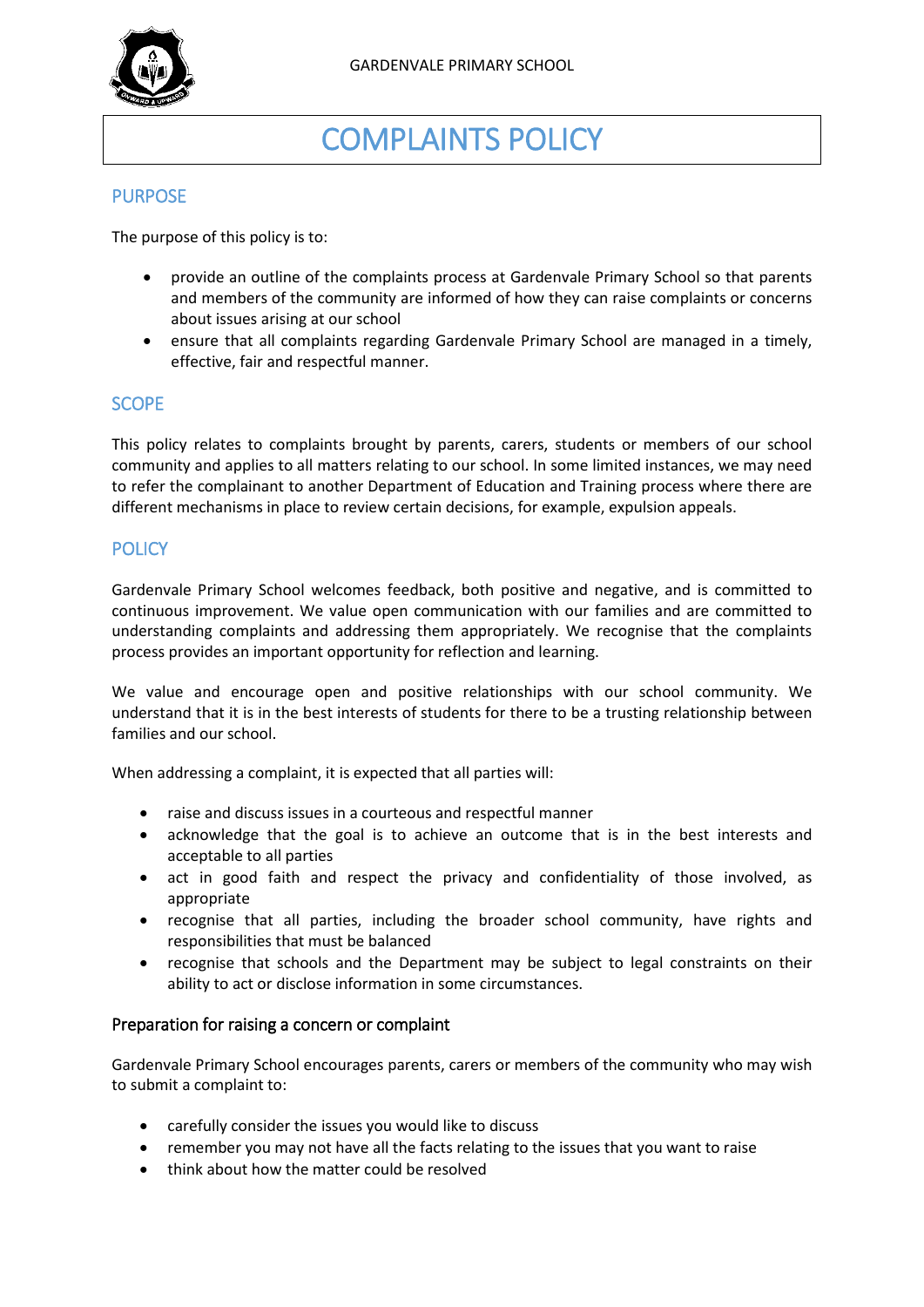

be informed by checking the policies and guidelines set by the Department.

### Complaints process

Gardenvale Primary School is always happy to discuss with parents/carers and community members any concerns that they may have. For matters involving a particular child or an issue of everyday class operation, parents should make an appointment to see the relevant teacher, detailing the reason for the appointment. Where possible, school staff will work with you to ensure that your concerns are appropriately addressed.

Where concerns cannot be resolved in this way, parents or community members may wish to make a formal complaint to the Principal or Assistant Principal.

To discuss issues involving school policy, operations beyond the classroom or concerns about staff, parents or community members may wish to make an appointment with the Principal or Assistant Principal.

If you would like to make a formal complaint, in most cases, depending on the nature of the complaint raised, our school will first seek to understand the issues and will then convene a resolution meeting with the aim of resolving the complaint together. The following process will apply:

- 1. **Complaint received:** Please either email, telephone or arrange a meeting through the office with the Assistant Principal or Principal, to outline your complaint so that we can fully understand what the issues are. We can discuss your complaint in a way that is convenient for you, whether in writing, in person or over the phone.
- 2. **Information gathering:** Depending on the issues raised in the complaint, the Principal, Assistant Principal or nominee may need to gather further information to properly understand the situation. This process may also involve speaking to others to obtain details about the situation or the concerns raised.
- 3. **Response:** Where possible, a resolution meeting will be arranged with the Assistant Principal/Principal to discuss the complaint with the objective of reaching a resolution satisfactory to all parties. If after the resolution meeting we are unable to resolve the complaint together, we will work with you to produce a written summary of the complaint in the event you would like to take further action about it. In some circumstances, the Principal may determine that a resolution meeting may not be appropriate. In this situation, a response to the complaint will be provided in writing.
- 4. **Timelines:** Gardenvale Primary School will acknowledge receipt of your complaint as soon as possible (usually within 48 hours) and will seek to resolve complaints in a timely manner. Depending on the complexity of the complaint, Gardenvale Primary School may need some time to gather enough information to fully understand the circumstances of your complaint. We will endeavour to complete any necessary information gathering and hold a resolution meeting where appropriate within 10 working days of the complaint being raised. In situations where further time is required, Gardenvale Primary School will consult with you and discuss any interim solutions to the dispute that can be put in place.

### Resolution

Where appropriate, the issue or complaint may be solved by: